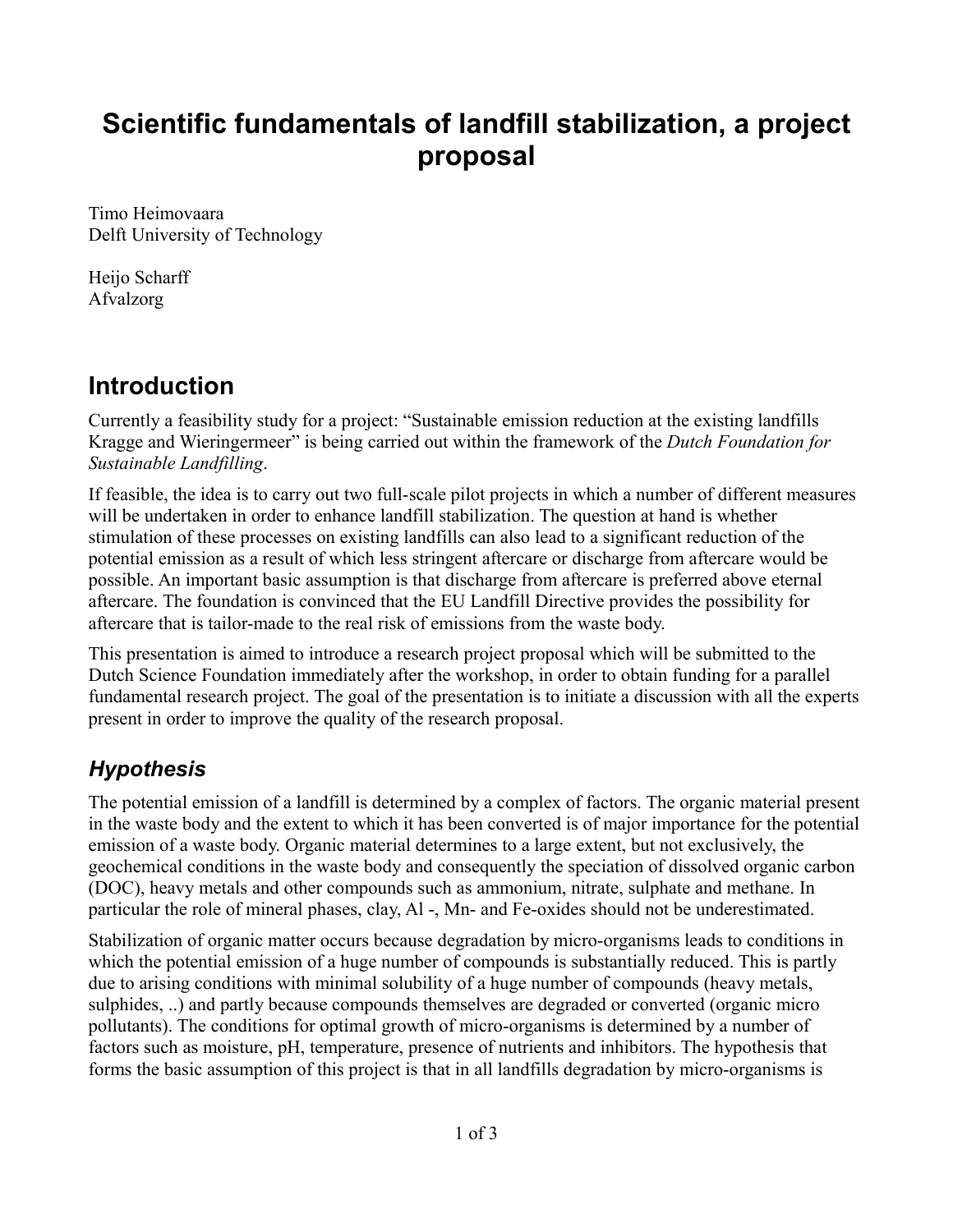present (methane is produced). This degradation is far from optimal because the conditions in the landfill differ very much in a spatial sense. The main causes for this spatial variability in degradation conditions are related to variability in the presence of water. In addition to completely dry zones there are also hydrophobic zones. When there is insufficient moisture micro-organisms can not grow, small amounts of moisture are accompanied by high dissolved salt concentrations etc. On the other hand stagnant water is also not beneficial because a low degree of percolation and exchange could result in high salt concentrations, low pH values etc. Optimal conditions include sufficient and moving moisture everywhere in the waste body. An aim of the pilot project is to demonstrate that technical measures based on infiltration (remove dry areas), recirculation and perforation of impermeable layers (enlarge mobility, remove stagnant zones) result in a sustainable reduction of potential emission in the long term. The challenge for the pilot projects is to demonstrate this reduction of potential emission at short term (3 to 5 years), especially in comparison with the time scale of the emission process (decades to centuries).

### *Towards a parallel research project*

The two pilot projects will be very much focussed on the practical application of measures which enhance stabilization. Therefore, there will not be much room for addressing research questions focussed on the more fundamental issues concerning landfill stabilization. The infra-structure and effort spent for the two pilot projects, however, offer a unique opportunity to try to obtain funding for such a research project. The Dutch Science Foundation has a program in which we will apply for funding for a parallel more fundamental research project.

#### *Research project*

In principle, the research project will have the same goals as the pilot projects. I.e., find the optimal means towards sustainable emission reduction at existing landfills. However, the project will focus on the more fundamental questions underlying the issues of emission reduction. Some of these questions are:

- How can we quantitatively measure the effects of the implemented measures?
- How predictable are the effects of the implemented measures, on the short term as well as on the long term?
- What are the underlying processes, in what detail do we need to measure these processes?
- What is the consequence of the inherent landfill heterogeneity?
- What is an acceptable uncertainty in predictions of future emissions?

In order to answer these questions, we strongly believe in the power of (conceptual) modeling. A wide range of landfill models exists and we plan to make as much use as possible of the existing modeling concepts by including the current approaches in a non-equilibrium thermodynamics frame work. The reason we want to start with such a frame-work is because we believe that thermodynamic principles provide us with good means to quantify the different relevant processes at a range of scales. In addition it provides us with a mathematical framework for including all the relevant scientific disciplines such as hydrology, microbiology, geochemistry, geotechnology, etc.

In the presentation we will elaborate on the types of questions which we want to address. We will present our research approach, both experimentally as well as theoretically. Based on our presentation,